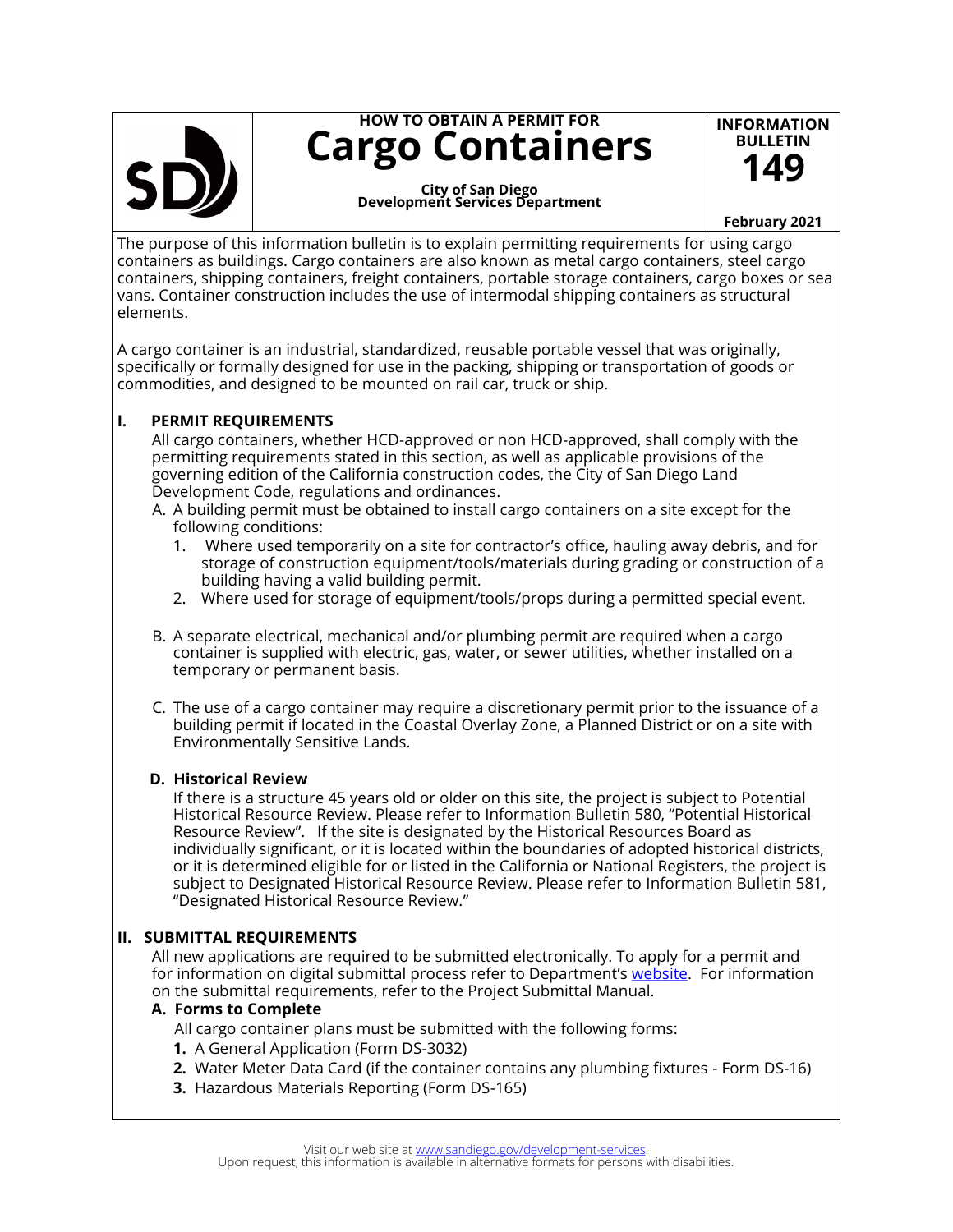| Page 2 | City of San Diego · Information Bulletin 149                                                                                                                                                                                                                                                                                                                                                                                                                                                                         | February 2021 |
|--------|----------------------------------------------------------------------------------------------------------------------------------------------------------------------------------------------------------------------------------------------------------------------------------------------------------------------------------------------------------------------------------------------------------------------------------------------------------------------------------------------------------------------|---------------|
|        | 4. San Diego Regional Hazardous Materials Questionnaire (Form HM-9171)                                                                                                                                                                                                                                                                                                                                                                                                                                               |               |
|        | 5. Storm Water Requirements Applicability Check List (Form DS-560)                                                                                                                                                                                                                                                                                                                                                                                                                                                   |               |
|        | 6. Owner-Builder Verification if owner is applying for the permit (Form DS-3042)                                                                                                                                                                                                                                                                                                                                                                                                                                     |               |
|        | <b>B. Drawings, Calculations, and Reports</b><br>A cargo container installation project must include the following drawings and calculation:<br>1. Site Plan and Vicinity Map per Information Bulletin 122.                                                                                                                                                                                                                                                                                                          |               |
|        | 2. Foundation plan and details.<br>3. Floor plan showing all plumbing fixtures.<br>4. Elevations with dimensions.<br>5. Landscape plan.                                                                                                                                                                                                                                                                                                                                                                              |               |
|        | 6. Geotechnical Investigation Report where required per San Diego Municipal Code,<br>Chapter 14, Article 5, Division 18.<br>7. Title 24 Energy calculations (if used as habitable space).                                                                                                                                                                                                                                                                                                                            |               |
|        | C. Information on Title Sheet<br>The following information shall be provided in a table format on the first sheet of the plans:                                                                                                                                                                                                                                                                                                                                                                                      |               |
|        | 1. Scope of Work. Briefly describing the scope of work of the project. For example: Scope<br>of work includes installation of one detached metal cargo container for use as storage<br>shed. If HCD-approved containers are proposed to be used, the scope of work on the<br>title sheet of construction plans must clearly state "Cargo containers used for this<br>project are approved by the California Department of Housing and Community<br>Development (HCD)."                                               |               |
|        | 2. Sheet Index. List of all the sheets included in the plan package.<br>3. Project Team. List name, address, and phone number of all design professionals<br>including engineers, architects, and designers involved with the project.<br>4. Legal description and Assessor Parcel Number(s) for the property on which the                                                                                                                                                                                           |               |
|        | development is proposed.<br><b>5.</b> Owner's name (s) and address(es).<br>6. Proposed use.                                                                                                                                                                                                                                                                                                                                                                                                                          |               |
|        | 7. Zoning designation and/or overlay zone designations (Coastal, Coastal Height Limit,<br>Airport Influence Area, etc.).                                                                                                                                                                                                                                                                                                                                                                                             |               |
|        | 8. Any approved development permits (discretionary permits) for the project.<br><b>9.</b> Type of Construction. Cargo containers are classified as Type V-B construction unless<br>specified otherwise.                                                                                                                                                                                                                                                                                                              |               |
|        | <b>10.</b> Occupancy Classification (s) per the California Building Code (CBC).<br>11. The Building Code year edition used for the design of the project.<br>12. The number of containers stacked (for example; single or double).                                                                                                                                                                                                                                                                                   |               |
|        | 13. The overall height of the container from top of adjacent grade to the highest point of<br>elevation.                                                                                                                                                                                                                                                                                                                                                                                                             |               |
|        | <b>14.</b> The gross floor area and floor area ratio (if applicable).<br>15. Condition of soil (undisturbed, compact fill, or loose fill) when the proposed<br>construction includes new Foundation system, with a reference to the project<br>geotechnical investigation report.                                                                                                                                                                                                                                    |               |
|        | <b>16.</b> Landscape area square footage for water conservation purposes.<br>17. Total area of disturbance. For more information, refer to Section 2 of the Land<br>Development Manual, Volume I, Chapter 1, Project Submittal Requirements.                                                                                                                                                                                                                                                                         |               |
|        | D. Accessibility<br>Cargo containers utilized as privately-funded covered multifamily dwellings and, as public<br>buildings, public accommodations, commercial buildings, or public housing are subject to<br>the accessibility standards of the CBC, Chapter 11A or Chapter 11B as applicable. Cargo<br>containers utilized as combination of privately-funded and publicly-funded multifamily<br>dwellings shall comply with the most restrictive accessibility standards specified in CBC<br>Chapter 11A and 11B. |               |
|        |                                                                                                                                                                                                                                                                                                                                                                                                                                                                                                                      |               |

Visit our web site at [www.sandiego.gov/development](http://www.sandiego.gov/development-services)-services.<br>Upon request, this information is available in alternative formats for persons with disabilities.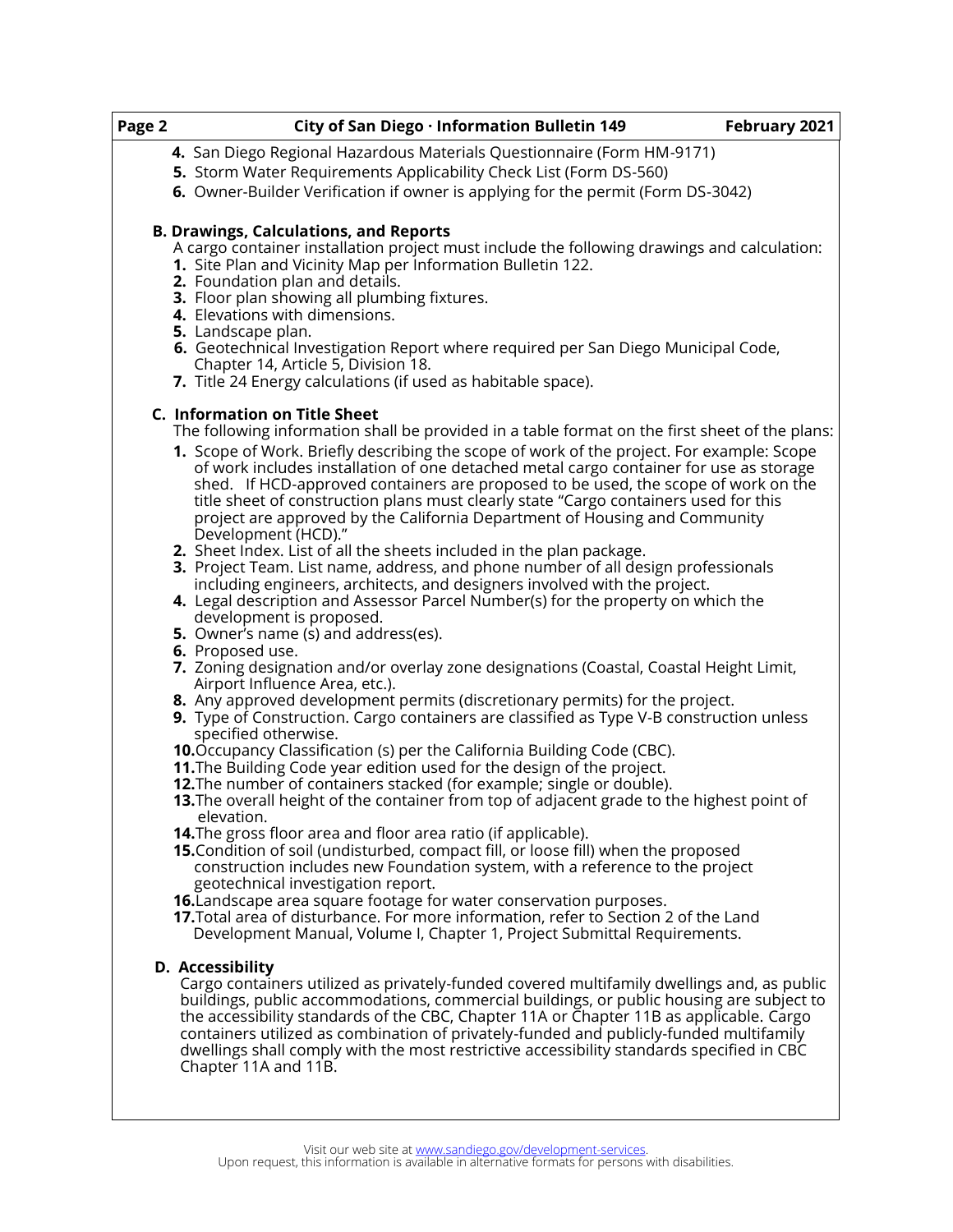| Page 3 |                                       | City of San Diego · Information Bulletin 149<br>February 2021                                                                                                                                                                                                                                                                                                                                                                                                                                                                                                                                                                                                               |  |
|--------|---------------------------------------|-----------------------------------------------------------------------------------------------------------------------------------------------------------------------------------------------------------------------------------------------------------------------------------------------------------------------------------------------------------------------------------------------------------------------------------------------------------------------------------------------------------------------------------------------------------------------------------------------------------------------------------------------------------------------------|--|
|        |                                       | <b>E.</b> Foundation System                                                                                                                                                                                                                                                                                                                                                                                                                                                                                                                                                                                                                                                 |  |
|        |                                       | A permanent foundation system is required to support containers when containers are<br>stacked (multi-level), containers are used for residential occupancy, or when containers<br>are supplied with electrical, water, gas, or sewer utilities. A foundation plan showing an<br>engineered foundation system including specifications, connection and sectional details<br>shall be provided. This foundation plan shall bear the approval stamp of a California<br>registered civil or structural engineer, or a California licensed architect, signature and<br>date.                                                                                                    |  |
|        |                                       | <b>Exceptions:</b> Single cargo containers may be placed on even grade (not sloping more than<br>1/4 inch per foot) without a supporting foundation system, provided:                                                                                                                                                                                                                                                                                                                                                                                                                                                                                                       |  |
|        |                                       | 1. Grade is level with suitable material for supporting such containers and                                                                                                                                                                                                                                                                                                                                                                                                                                                                                                                                                                                                 |  |
|        |                                       | 2. Cargo container is not supplied with electric, water, gas, or sewer utilities.                                                                                                                                                                                                                                                                                                                                                                                                                                                                                                                                                                                           |  |
|        | <b>F. Roof Assembly and Coverings</b> |                                                                                                                                                                                                                                                                                                                                                                                                                                                                                                                                                                                                                                                                             |  |
|        |                                       | Roof assembly and roof coverings shall be Class A, and listed in accordance with ASTM<br>E108 or UL 790. Specifications and detail for proposed roof assembly shall be shown<br>on roof plan.                                                                                                                                                                                                                                                                                                                                                                                                                                                                               |  |
|        |                                       | <b>G.</b> Fire Sprinkler Systems                                                                                                                                                                                                                                                                                                                                                                                                                                                                                                                                                                                                                                            |  |
|        |                                       | 1. Containers used for residential occupancy are required to be equipped with an<br>automatic residential sprinkler system, unless exempted. For detailed<br>information describing the procedures and requirements related to a fire sprinkler<br>permit for a single family home, duplex or townhome, see Information Bulletin 124.<br>2. Containers used for multi-dwelling units, transient lodging, or non-residential occupancy<br>may be required to be equipped with an automatic sprinkler system. For detailed<br>information describing the procedures and requirements related to a fire sprinkler<br>permit, see Information Bulletin 139.                     |  |
|        |                                       | H. Stamp and Signature of Licensed Professional on Plans                                                                                                                                                                                                                                                                                                                                                                                                                                                                                                                                                                                                                    |  |
|        |                                       | Cargo containers specified on plans are not considered conventional construction. Their<br>use must be specified by a California licensed design professional. Therefore, all sheets<br>of construction plans and first sheet of structural calculations shall be stamped and signed<br>by a California licensed architect or a registered Civil or Structural engineer.<br><b>Exception:</b> Sheets of plans approved and bear stamp of approval by the California<br>Department of Housing and Community Development (HCD).                                                                                                                                               |  |
|        |                                       | USE OF CONTAINERS APPROVED BY CALIFORNIA DEPARTMENT OF HOUSING AND                                                                                                                                                                                                                                                                                                                                                                                                                                                                                                                                                                                                          |  |
|        |                                       | <b>COMMUNITY DEVELOPMENT (HCD)</b>                                                                                                                                                                                                                                                                                                                                                                                                                                                                                                                                                                                                                                          |  |
|        |                                       | In addition to the requirements stated in Section I and II above, HCD-approved cargo<br>containers reviewed and approved by the California Department of Housing and Community<br>Development (HCD) are accepted by the City as approved for the stated occupancy and<br>intended purpose. Projects using factory-built container-based units or structures must be<br>certified through HCD's Factory-Built Housing Program. Each HCD approved cargo container<br>shall bear a State of California insignia which identifies the container as a container approved<br>for the specified use and occupancy. When HCD-approved cargo containers are used for the<br>project: |  |
|        |                                       | A. The scope of work on the title sheet of construction plans must clearly state "Cargo<br>containers used for this project are approved by the California Department of Housing<br>and Community Development (HCD)."                                                                                                                                                                                                                                                                                                                                                                                                                                                       |  |
|        |                                       | <b>B.</b> HCD factory-built units shall comply with the requirements specified in Information<br>Bulletin 241 - Factory-built Housing which is incorporated here by reference.                                                                                                                                                                                                                                                                                                                                                                                                                                                                                              |  |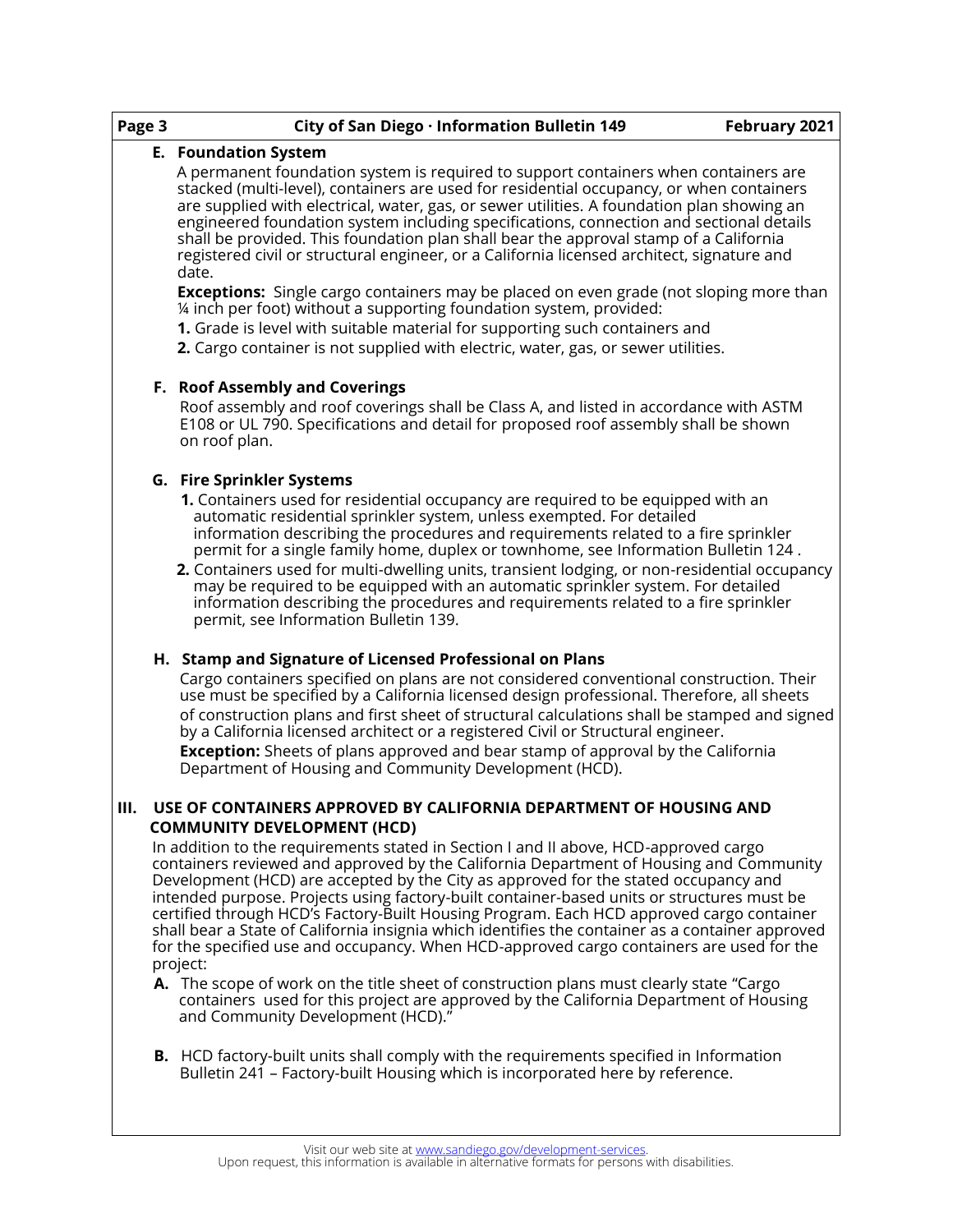| Page 4                                                                                                                                                                                                                                                                                                                                                                                                                                                                                     | City of San Diego · Information Bulletin 149                                                                                                                                                                                                                                                                                      | February 2021 |
|--------------------------------------------------------------------------------------------------------------------------------------------------------------------------------------------------------------------------------------------------------------------------------------------------------------------------------------------------------------------------------------------------------------------------------------------------------------------------------------------|-----------------------------------------------------------------------------------------------------------------------------------------------------------------------------------------------------------------------------------------------------------------------------------------------------------------------------------|---------------|
| IV.                                                                                                                                                                                                                                                                                                                                                                                                                                                                                        | USE OF CONTAINERS NOT APPROVED BY CALIFORNIA DEPARTMENT OF HOUSING AND<br><b>COMMUNITY DEVELOPMENT (HCD)</b>                                                                                                                                                                                                                      |               |
|                                                                                                                                                                                                                                                                                                                                                                                                                                                                                            | In addition to the requirements stated under in Section I and II above, containers that are<br>not HCD-approved are also subject to the following . Cargo container conversions NOT<br>approved by the California Department of Housing and Community Development (HCD) shall<br>comply with the following specific requirements: |               |
|                                                                                                                                                                                                                                                                                                                                                                                                                                                                                            | A. Safety Standard Notes on Plans                                                                                                                                                                                                                                                                                                 |               |
| The following safety standard notes shall be added on the cover sheet or on the floor plan<br>by the design architect of record. The sheet of plan showing the following notes shall be<br>stamped and signed by the California licensed architect of record:<br>1. Containers used in this project shall meet or exceed applicable industry safety<br>standards for the intended use and purpose as proposed, be free of any chemical<br>hazards, and be fit for human use and occupancy. |                                                                                                                                                                                                                                                                                                                                   |               |
|                                                                                                                                                                                                                                                                                                                                                                                                                                                                                            | 2. Cargo containers specified on the construction drawings and to be converted to<br>building modules in the project shall be standard dry cargo containers and used for<br>one-way transportation of dry goods only.                                                                                                             |               |
|                                                                                                                                                                                                                                                                                                                                                                                                                                                                                            | 3. Containers used in the project shall have not been used for transporting hazardous<br>materials.                                                                                                                                                                                                                               |               |
|                                                                                                                                                                                                                                                                                                                                                                                                                                                                                            | 4. Containers used in the project shall have not been painted with products containing<br>lead.                                                                                                                                                                                                                                   |               |
|                                                                                                                                                                                                                                                                                                                                                                                                                                                                                            | 5. Containers will be visually inspected and verified by the design architect or structural<br>design engineer of record, or by a Licensed Marine Surveyor as undamaged and have<br>had no previous repairs.                                                                                                                      |               |
|                                                                                                                                                                                                                                                                                                                                                                                                                                                                                            | 6. A City registered welding special inspector shall visually inspect and verify all<br>weldments throughout each container to be in structurally sound condition in<br>accordance with governing AWS Standards.                                                                                                                  |               |
|                                                                                                                                                                                                                                                                                                                                                                                                                                                                                            | 7. The existing plywood floor sheathing, if to remain in place, shall be inspected and be<br>free of any signs of damage, delamination, dry rot, or deterioration.                                                                                                                                                                |               |
|                                                                                                                                                                                                                                                                                                                                                                                                                                                                                            | 8. All items requiring to have repairs due to damage or failure shall be reported to the<br>structural design engineer of record for remedy. All repair details and specifications<br>shall be shown on plans for review and approval.                                                                                            |               |
|                                                                                                                                                                                                                                                                                                                                                                                                                                                                                            | <b>B.</b> A written evaluation and structural observation report prepared by the design architect<br>or structural design engineer of record shall be submitted to the building official<br>addressing all of the issues stated in Section IV-A.                                                                                  |               |
|                                                                                                                                                                                                                                                                                                                                                                                                                                                                                            | <b>C.</b> Structural Calculations<br>Structural calculations shall be provided for the following conditions to justify for                                                                                                                                                                                                        |               |
|                                                                                                                                                                                                                                                                                                                                                                                                                                                                                            | adequacy of structural capacity of cargo containers:<br>1. Cargo containers altered such as by removal of any part of the exterior walls, floors, or<br>roof plane, addition of doors, windows or skylights.                                                                                                                      |               |
|                                                                                                                                                                                                                                                                                                                                                                                                                                                                                            | 2. Multiple cargo containers connected together by welding or bolted connections.<br>3. Cargo containers stacked.                                                                                                                                                                                                                 |               |
|                                                                                                                                                                                                                                                                                                                                                                                                                                                                                            | D. Testing<br>1. The design strengths and permissible stresses for the material of the container shall be<br>established by tests as provided for in Section 1707 of the CBC when such material<br>properties cannot be identified by the manufacturer's designation as to manufacture<br>and mill test.                          |               |
|                                                                                                                                                                                                                                                                                                                                                                                                                                                                                            | 2. When construction of cargo containers are altered or modified, in situ load test shall be<br>required in accordance with Section 1709 of the CBC. For additional information refer<br>to Technical Bulletin 17-6, Testing and Inspections for Proof of Compliance.                                                             |               |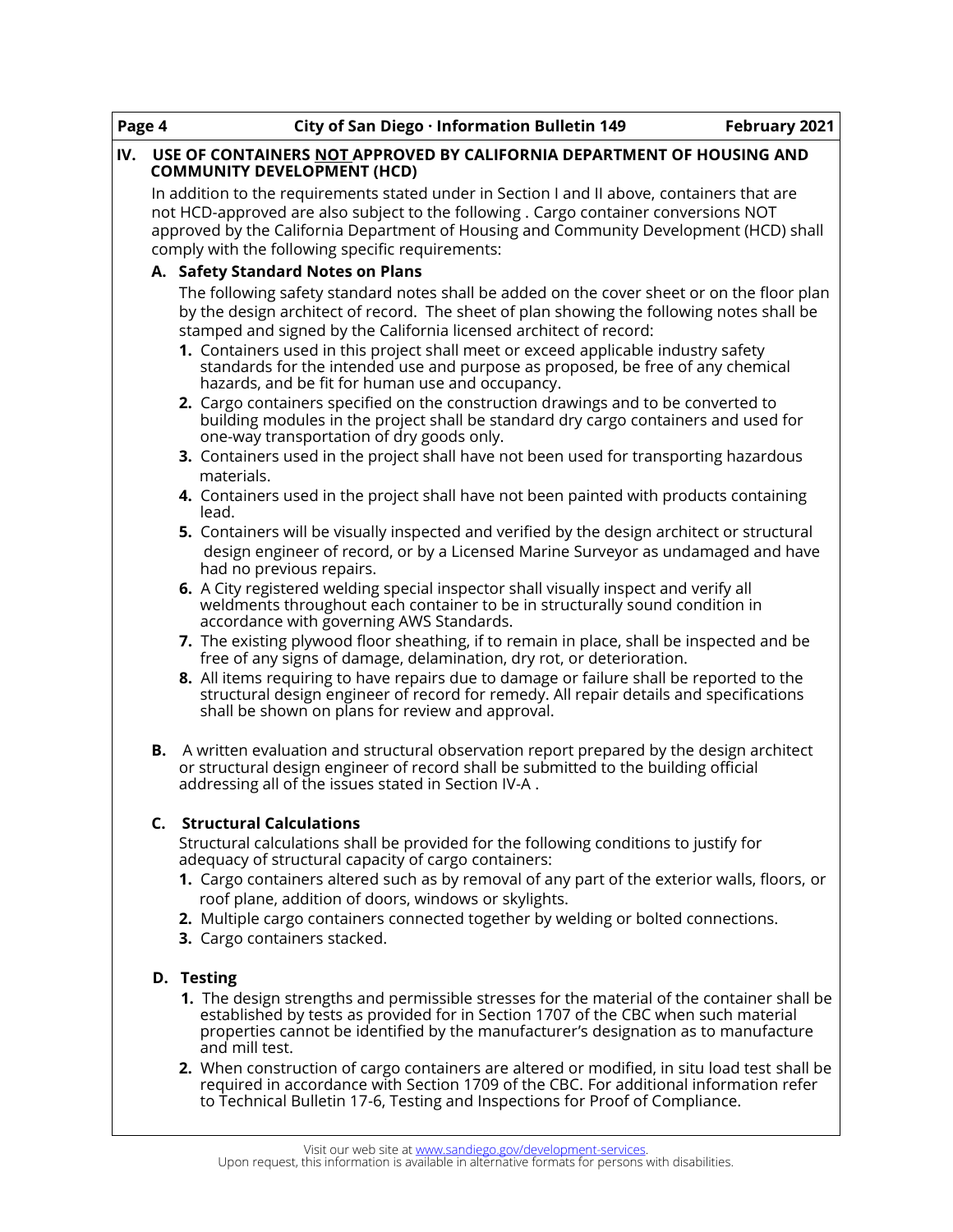| Page 5 | City of San Diego · Information Bulletin 149<br>February 2021                                                                                                                                                                                                                                                                                                                                                                                                                                                                     |
|--------|-----------------------------------------------------------------------------------------------------------------------------------------------------------------------------------------------------------------------------------------------------------------------------------------------------------------------------------------------------------------------------------------------------------------------------------------------------------------------------------------------------------------------------------|
|        | E. Stacking<br>Cargo containers may be stacked. A complete and comprehensive structural calculation<br>providing justification for vertical load demand and lateral load demand for the entire<br>system and connection details shall be submitted, given considerations to all applicable<br>loads prescribed per CBC. Such stacked cargo containers shall be supported on a<br>foundation system.                                                                                                                               |
|        | V. USE OF SINGLE-LEVEL CARGO CONTAINERS NOT APPROVED BY HCD FOR RESIDENTIAL<br>AND COMMERCIAL BUILDINGS<br>Containers that are not approved by HCD may be used for residential or commercial<br>buildings provided they comply with all of the following prescriptive requirements:<br>A. Containers shall be single-unit and not to exceed one-level above grade plane. Stacking of<br>containers are not allowed. Multi-level containers are not allowed.                                                                       |
|        | <b>B.</b> Containers may be used for residential occupancy Group (R-1, R-2 or R-3) or non-residential<br>occupancy Group (B, M, S, U).                                                                                                                                                                                                                                                                                                                                                                                            |
|        | C. Containers shall be located and supported on grade. Consideration shall be given to<br>separation of wood floor sheathing from top of grade due to deterioration by providing 18<br>inches minimum clearance or providing pressure-treated wood floor sheathing.                                                                                                                                                                                                                                                               |
|        | <b>D.</b> Containers must be detached and independent of any adjacent buildings or structures<br>Multiple single-unit containers may be placed horizontally and connected together.                                                                                                                                                                                                                                                                                                                                               |
|        | <b>E.</b> Containers shall be standard sized and their original manufactured physical dimensions<br>(width, length, and height) shall not be altered.                                                                                                                                                                                                                                                                                                                                                                             |
|        | F. Roof and walls of containers may be altered for the purpose of adding openings for sky<br>lights, windows, or doors, provided structural vertical load and lateral load strength capacity<br>of the containers are maintained and verified by the California registered civil/engineer<br>(structural design engineer of record). Such openings must be framed with steel elements.<br>Details of framing around openings shall be shown on plans. Structural engineering design<br>calculations and testing are not required. |
|        | G. Containers shall comply with all other requirements stated in Sections I, II and IV in this<br>bulletin.                                                                                                                                                                                                                                                                                                                                                                                                                       |
|        | H. Roof of containers shall not be occupied or used for any purpose.                                                                                                                                                                                                                                                                                                                                                                                                                                                              |
|        | J. Containers shall be positively anchored at each of their four corners to the support<br>foundation. Details of foundation and anchorage shall be provided on plans.                                                                                                                                                                                                                                                                                                                                                            |
|        | K. All sheets of plans and specifications shall be stamped and signed by the California licensed<br>architect or a registered civil/structural engineer of record.                                                                                                                                                                                                                                                                                                                                                                |
|        |                                                                                                                                                                                                                                                                                                                                                                                                                                                                                                                                   |

Visit our web site at [www.sandiego.gov/development](http://www.sandiego.gov/development-services)-services.<br>Upon request, this information is available in alternative formats for persons with disabilities.